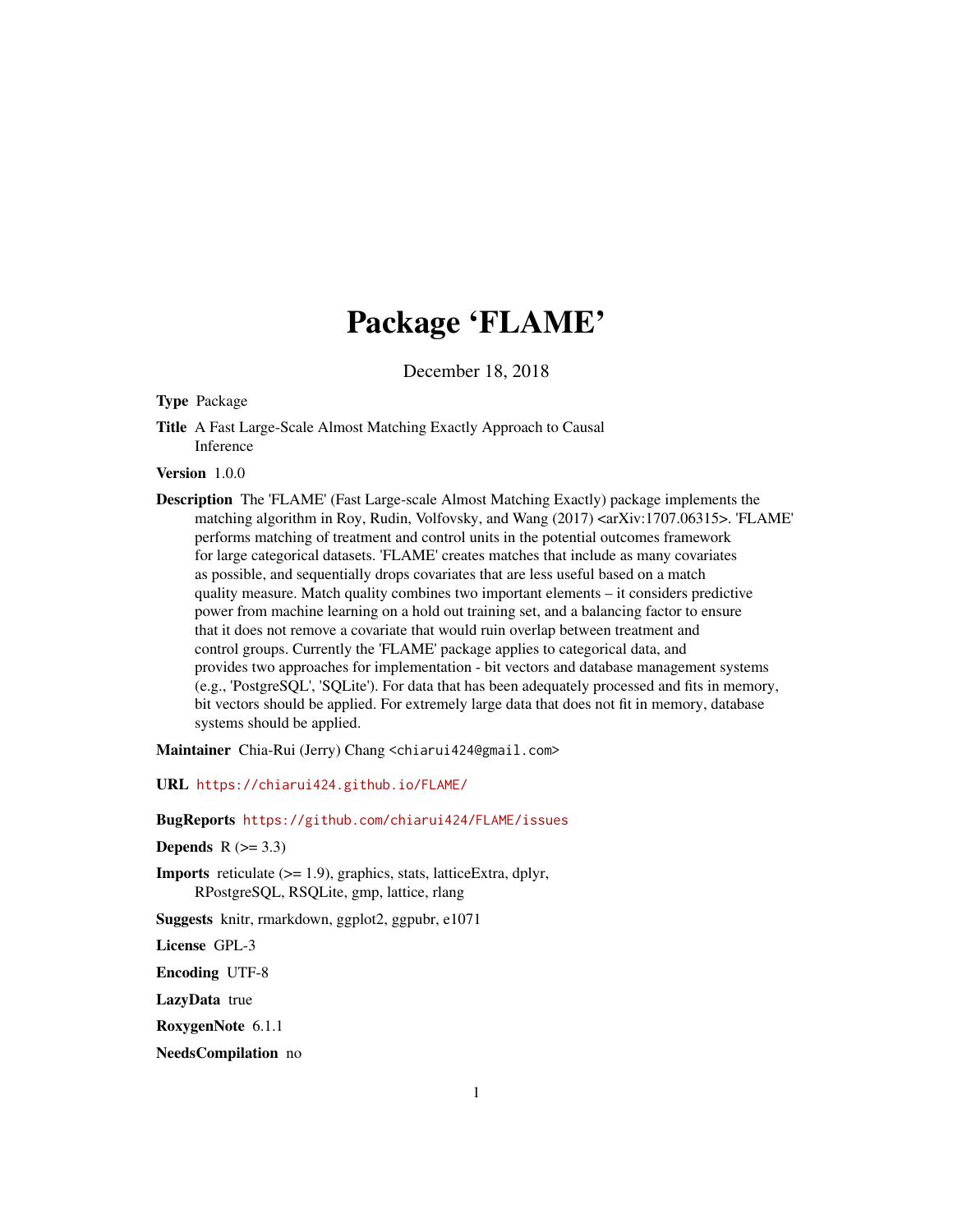<span id="page-1-0"></span>

```
Author Chia-Rui (Jerry) Chang [aut, cre],
     Cynthia Rudin [aut],
      Alexander Volfovsky [aut],
      Sudeepa Roy [aut],
     Tianyu Wang [ctb]
```
Repository CRAN

Date/Publication 2018-12-17 23:40:08 UTC

## R topics documented:

| Index |  |
|-------|--|
|       |  |
|       |  |
|       |  |
|       |  |
|       |  |
|       |  |
|       |  |
|       |  |
|       |  |
|       |  |
|       |  |
|       |  |

ATE *Compute Average Treatment Effect*

#### Description

ATE computes average treatment effect of the matched subsamples by a weighted average of the estimated treatment effects in each matched group. The weight is the number of matched units.

#### Usage

```
ATE(FLAME_object)
```
#### Arguments

FLAME\_object object returned by applying the FLAME algorithm ([FLAME\\_bit](#page-5-1), [FLAME\\_PostgreSQL](#page-6-1), or [FLAME\\_SQLite](#page-7-1))

#### Value

average treatment effect (ATE) of the matched subsamples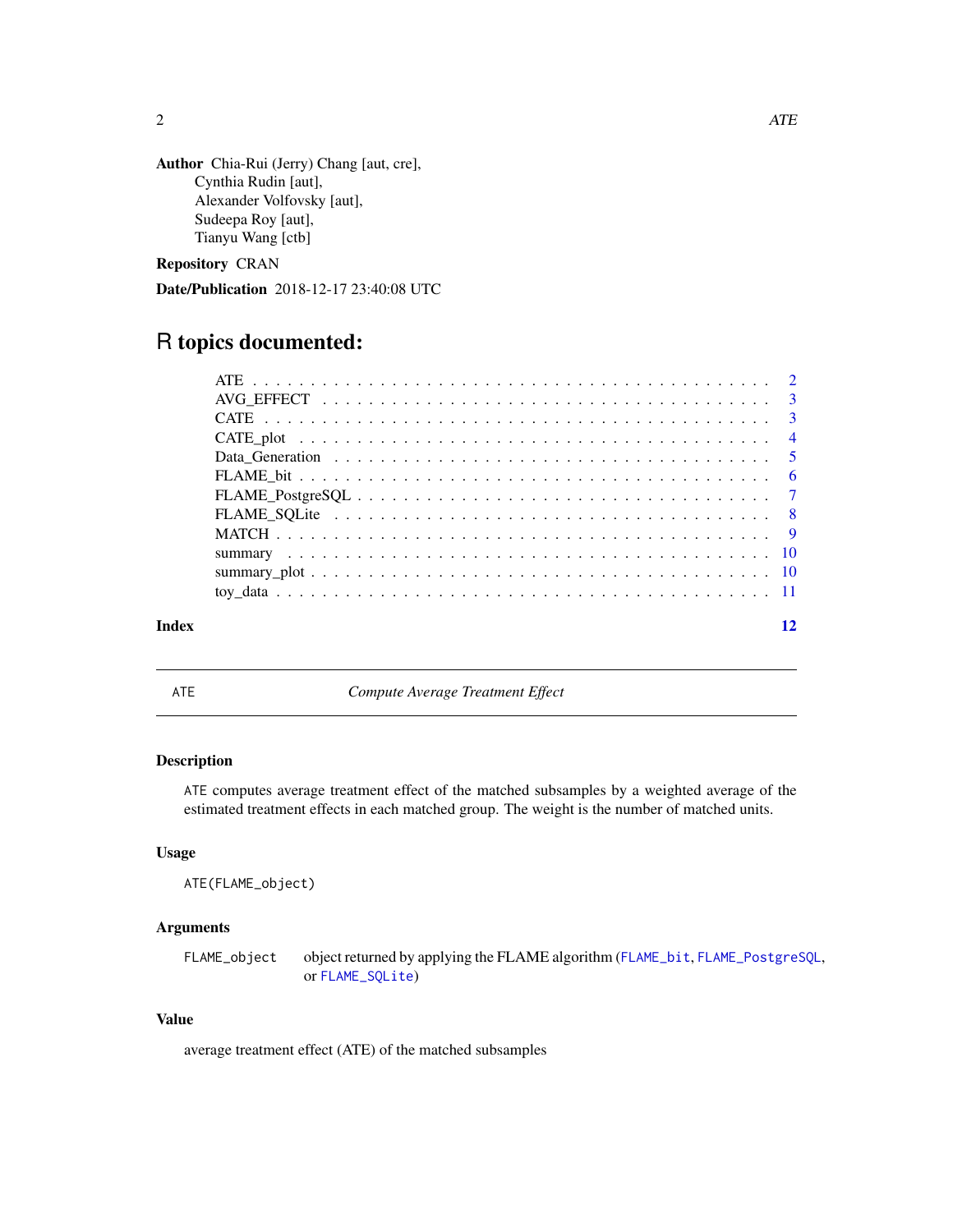#### <span id="page-2-0"></span>AVG\_EFFECT 3

#### Examples

```
data(toy_data)
result <- FLAME::FLAME_bit(data = toy_data, holdout = toy_data)
FLAME::ATE(result)
```
#### AVG\_EFFECT *Compute Estimated Treatment Effects*

#### Description

AVG\_EFFECT computes estimated treatment effects. Estimated treatment effect is the weighted average of CATEs, with weight being the number of units in each matched group.

#### Usage

```
AVG_EFFECT(CATE_object)
```
#### Arguments

CATE\_object object returned by applying [CATE](#page-2-1) function

#### Value

estimated treatment effects

#### Examples

```
data(toy_data)
result <- FLAME::FLAME_bit(data = toy_data, holdout = toy_data)
CATE\_object \leq FLAME::CATE(FLAME\_object = result, cov_name = c("X1", "X2"), cov_val = c("2", "2"))FLAME::AVG_EFFECT(CATE_object)
```
<span id="page-2-1"></span>CATE *Get the Size and CATE of Matched Group(s)*

#### Description

CATE provides detailed information of the conditional average treatment effect (CATE) and size of each matched group. First, given number of covariates used for matching, CATE(FLAME\_object, num\_covs = x) returns the covariate values, size and CATE of each matched group. Second, given a covariate combination, CATE(FLAME\_object, num\_covs = x, cov\_name = c("x1", "x2", ...), cov\_val = c(0,1,...)) returns the CATE and size of the matched group. Third, if user would like to see all matched groups given a specific covariate combination even when the FLAME algorithm performs matching with more than the number of covariates specified, CATE(FLAME\_object, cov\_name = c("x1", "x2", ...), cov\_val =  $c(0,1,...)$  returns all matched groups containing the covariate combination.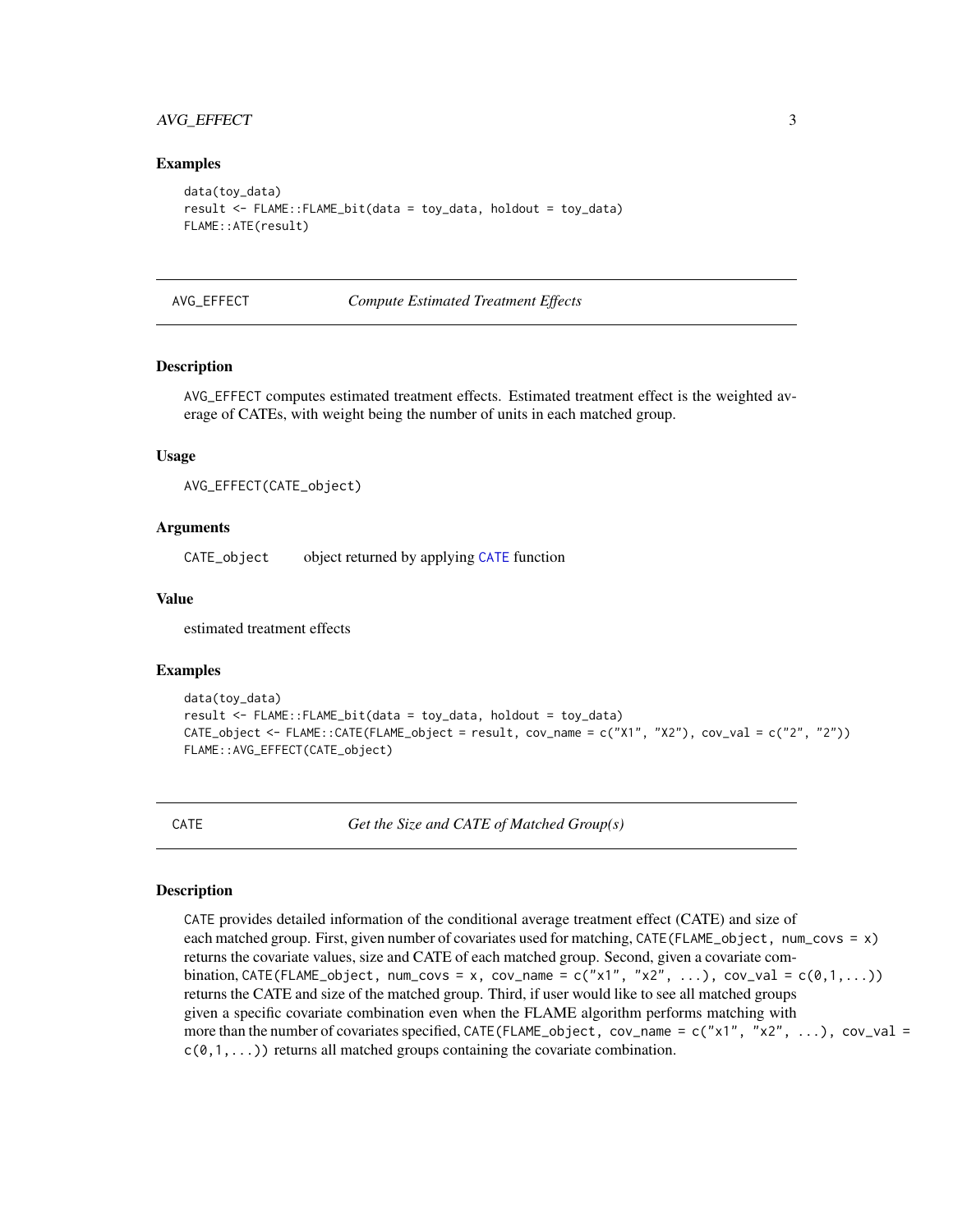#### <span id="page-3-0"></span>Usage

```
CATE(FLAME_object, num_covs = NULL, cov_name = NULL, cov_val = NULL)
```
#### Arguments

| FLAME_object | object returned by applying the FLAME algorithm (FLAME_bit or FLAME_PostgreSQL<br>or FLAME_SOLite)                                            |
|--------------|-----------------------------------------------------------------------------------------------------------------------------------------------|
| num_covs     | number of covariates used for matching                                                                                                        |
| cov name     | a vector of covariate names                                                                                                                   |
| cov_val      | a vector of covariate values, where the value position should match cov name<br>position. In addition, it has to be in character R data type. |

#### Value

data frame with covariate values, CATE, and size of each matched group

#### Examples

```
data(toy_data)
result <- FLAME::FLAME_bit(data = toy_data, holdout = toy_data)
FLAME::CATE(FLAME_object = result, num_covs = 2)
FLAME::CATE(FLAME_object = result, num_covs = 2, cov_name = c("X1", "X2"), cov_val = c("2", "2"))
FLAME::CATE(FLAME_object = result, cov_name = c("X1", "X2"), cov_val = c("2", "2"))
```
CATE\_plot *Summarize CATEs of All Matched Groups by Boxplot*

#### Description

Given CATE\_object, CATE\_plot visualizes CATEs of all matched groups by boxplot

#### Usage

```
CATE_plot(CATE_object)
```
#### Arguments

CATE\_object object returned by applying [CATE](#page-2-1) function

#### Value

boxplot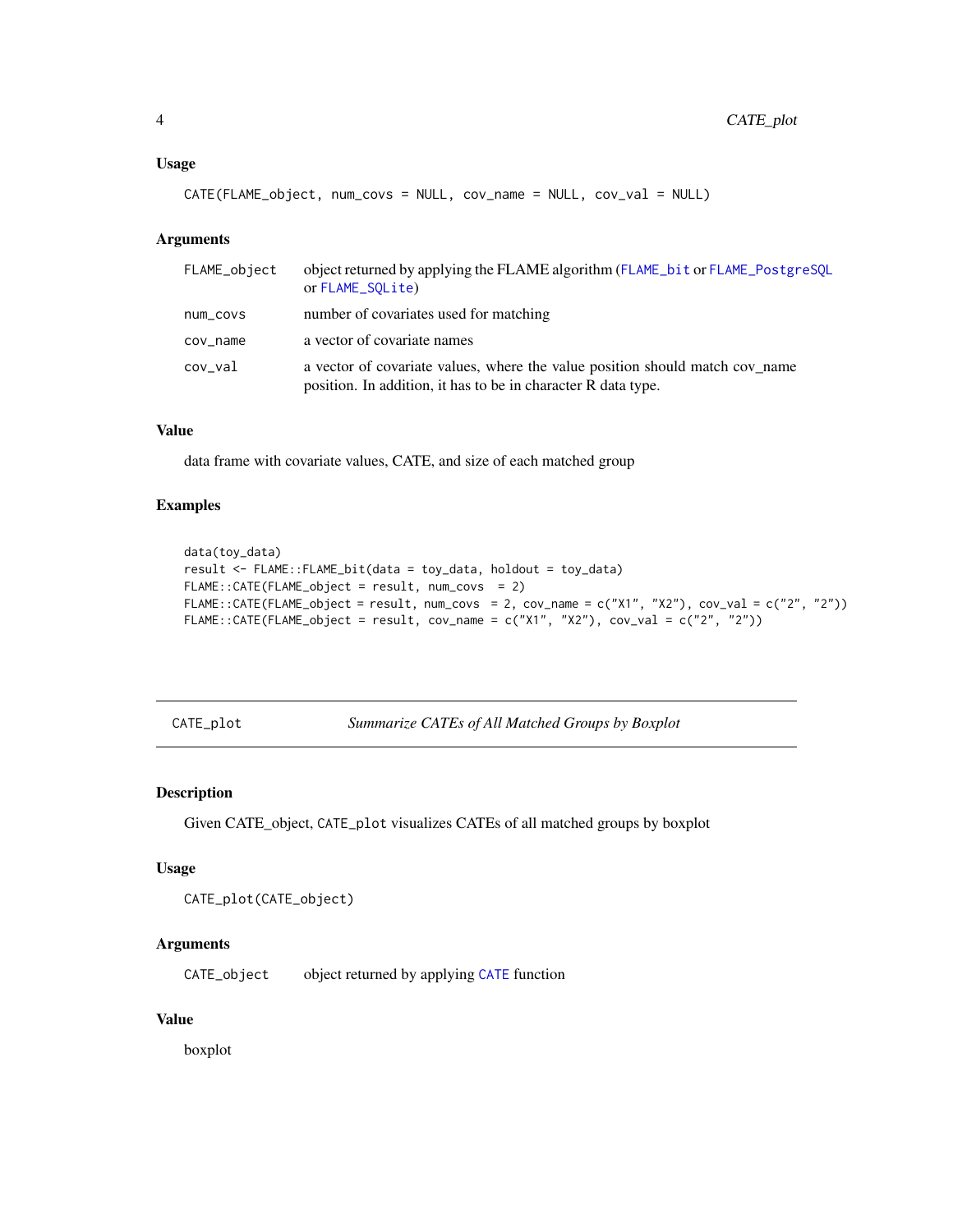#### <span id="page-4-0"></span>Data\_Generation 5

#### Examples

```
data(toy_data)
result <- FLAME::FLAME_bit(data = toy_data, holdout = toy_data)
CATE_object <- FLAME::CATE(FLAME_object = result, cov_name = c("X1", "X2"), cov_val = c("2", "2"))
FLAME::CATE_plot(CATE_object)
```
Data\_Generation *Generate Synthetic Data*

#### Description

Data\_Generation generates synthetic data, where each covariate is a binary variable. The function used to create synthetic data can be found

#### Usage

```
Data_Generation(num_control, num_treated, num_cov_dense,
  num_cov_unimportant, U)
```
#### Arguments

| num_control         | number of samples in the control group |  |  |  |
|---------------------|----------------------------------------|--|--|--|
| num_treated         | number of samples in the treated group |  |  |  |
| num_cov_dense       | number of important covariates         |  |  |  |
| num_cov_unimportant |                                        |  |  |  |
|                     | number of unimportant covariates       |  |  |  |
|                     | non-linear term coefficient            |  |  |  |

#### Value

synthetic data

```
Data_Generation(10, 10, 10, 5, 5)
Data_Generation(10, 10, 5, 10, 5)
```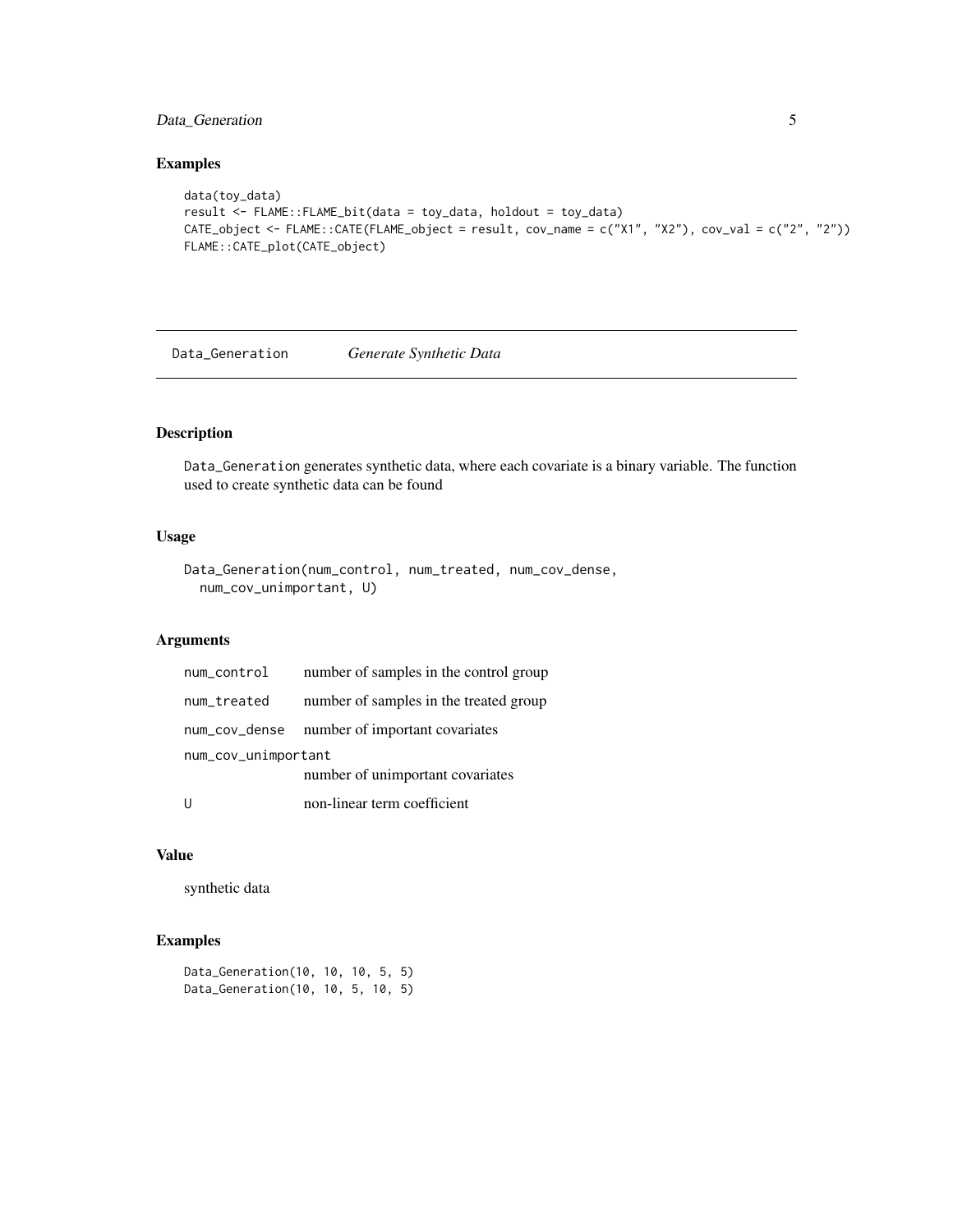<span id="page-5-1"></span><span id="page-5-0"></span>

#### Description

FLAME\_bit applies FLAME matching algorithm based on bit vectors. The required arguments include (1) data and (2) holdout. The rest of the arguments are optional.

#### Usage

```
FLAME_bit(data, holdout, tradeoff = 0.1, compute_var = FALSE,
 PE_function = NULL, model = NULL, ridge_reg = NULL,
  lasso_reg = NULL, tree_depth = NULL)
```
#### Arguments

| data        | input data                                                               |
|-------------|--------------------------------------------------------------------------|
| holdout     | holdout training data                                                    |
| tradeoff    | tradeoff parameter to compute Match Quality (optional, default $= 0.1$ ) |
| compute_var | indicator variable of computing variance (optional, default = FALSE)     |
| PE_function | user defined function to compute predictive error (optional)             |
| model       | user defined model - Linear, Ridge, Lasso, or DecisionTree (optional)    |
| ridge_reg   | L2 regularization parameter if model $=$ Ridge (optional)                |
| lasso_reg   | L1 regularization parameter if model $=$ Lasso (optional)                |
| tree_depth  | maximum depth of decision tree if model = DecisionTree (optional)        |

#### Value

(1) list of covariates FLAME performs matching at each iteration, (2) Sizes, conditional average treatment effects (CATEs), and variance (if compute\_var = TRUE) of matches at each iteration, (3) match quality at each iteration, and (4) the original data with additional column \*matched\*, indicating the number of covariates each unit is matched on. If a unit is never matched, then \*matched\* will be 0.

```
data(toy_data)
FLAME_bit(data = toy_data, holdout = toy_data)
```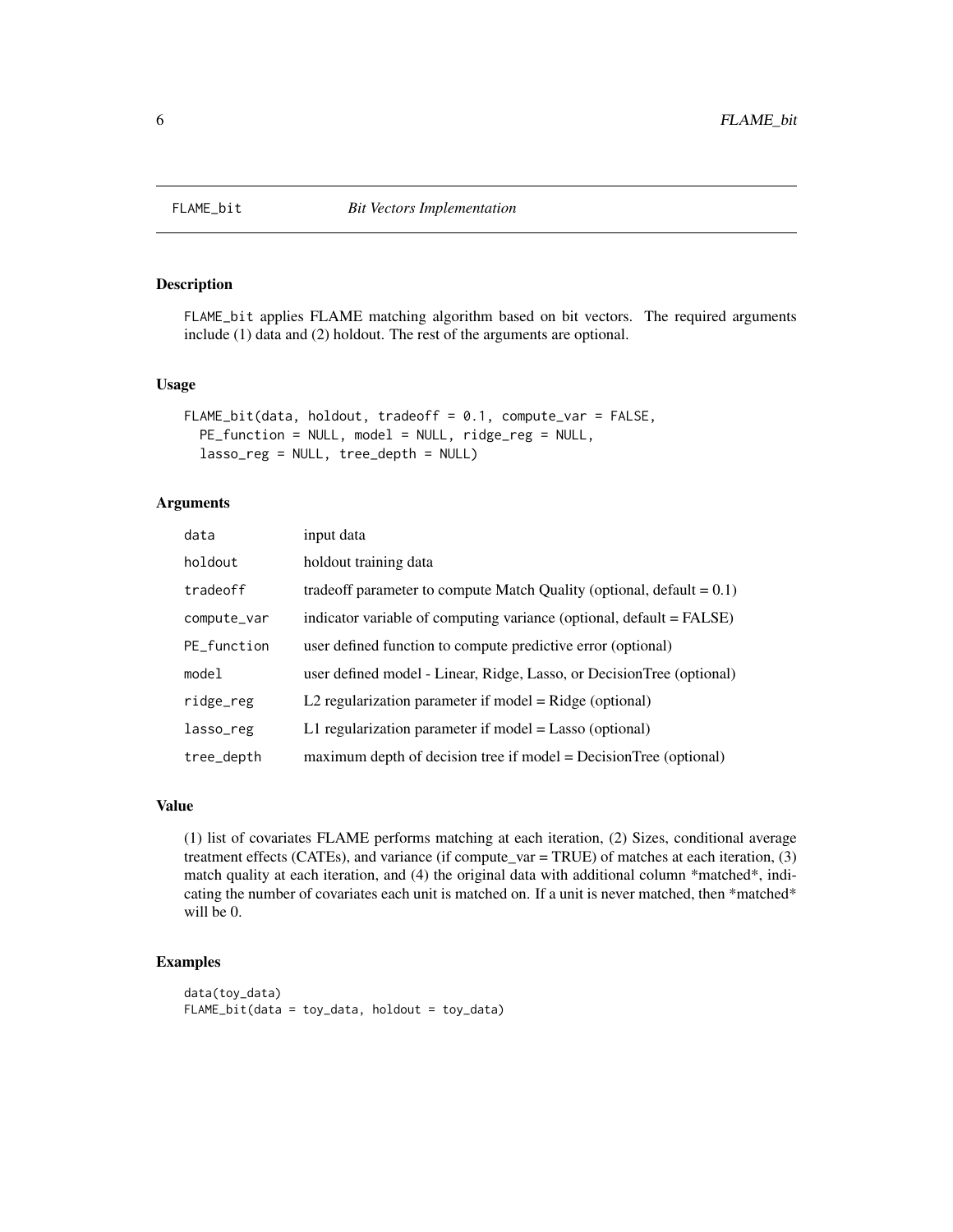<span id="page-6-1"></span><span id="page-6-0"></span>FLAME\_PostgreSQL *PostgreSQL Database Implementation*

#### Description

FLAME\_PostgreSQL applies the FLAME algorithm based on PostgreSQL. If your computer system does not have PostgreSQL installed, install from [here.](https://www.postgresql.org/download/) For setup of PostgreSQL server, please refer to this [tutorial.](http://www.postgresqltutorial.com/connect-to-postgresql-database/) User must connect to PostgreSQL server in R using the command dbConnect(dbDriver('PostgreSQL'), d 'your\_password') and name the connection as db

#### Usage

```
FLAME_PostgreSQL(db, data, holdout, compute_var = FALSE,
  tradeoff = 0.1, PE_function = NULL, model = NULL,
  ridge_reg = NULL, lasso_reg = NULL, tree_depth = NULL)
```
#### Arguments

| db          | name of the database connection (must name the connection as db)         |
|-------------|--------------------------------------------------------------------------|
| data        | input data                                                               |
| holdout     | holdout training data                                                    |
| compute_var | indicator variable of computing variance (optional, default = FALSE)     |
| tradeoff    | tradeoff parameter to compute Match Quality (optional, default $= 0.1$ ) |
| PE_function | user defined function to compute predictive error (optional)             |
| model       | user defined model - Linear, Ridge, Lasso, or DecisionTree (optional)    |
| ridge_reg   | L2 regularization parameter if model = $Ridge$ (optional)                |
| lasso_reg   | L1 regularization parameter if model $=$ Lasso (optional)                |
| tree_depth  | maximum depth of decision tree if model = DecisionTree (optional)        |

#### Value

(1) list of covariates FLAME performs matching at each iteration, (2) Sizes, conditional average treatment effects (CATEs), and variance (if compute\_var = TRUE) of matches at each iteration, (3) match quality at each iteration, and (4) the original data with additional column \*matched\*, indicating the number of covariates each unit is matched on. If a unit is never matched, then \*matched\* will be 0.

```
data <- data(toy_data)
drv <- dbDriver('PostgreSQL')
db <- dbConnect(drv, dbname="FLAME", host='localhost',
```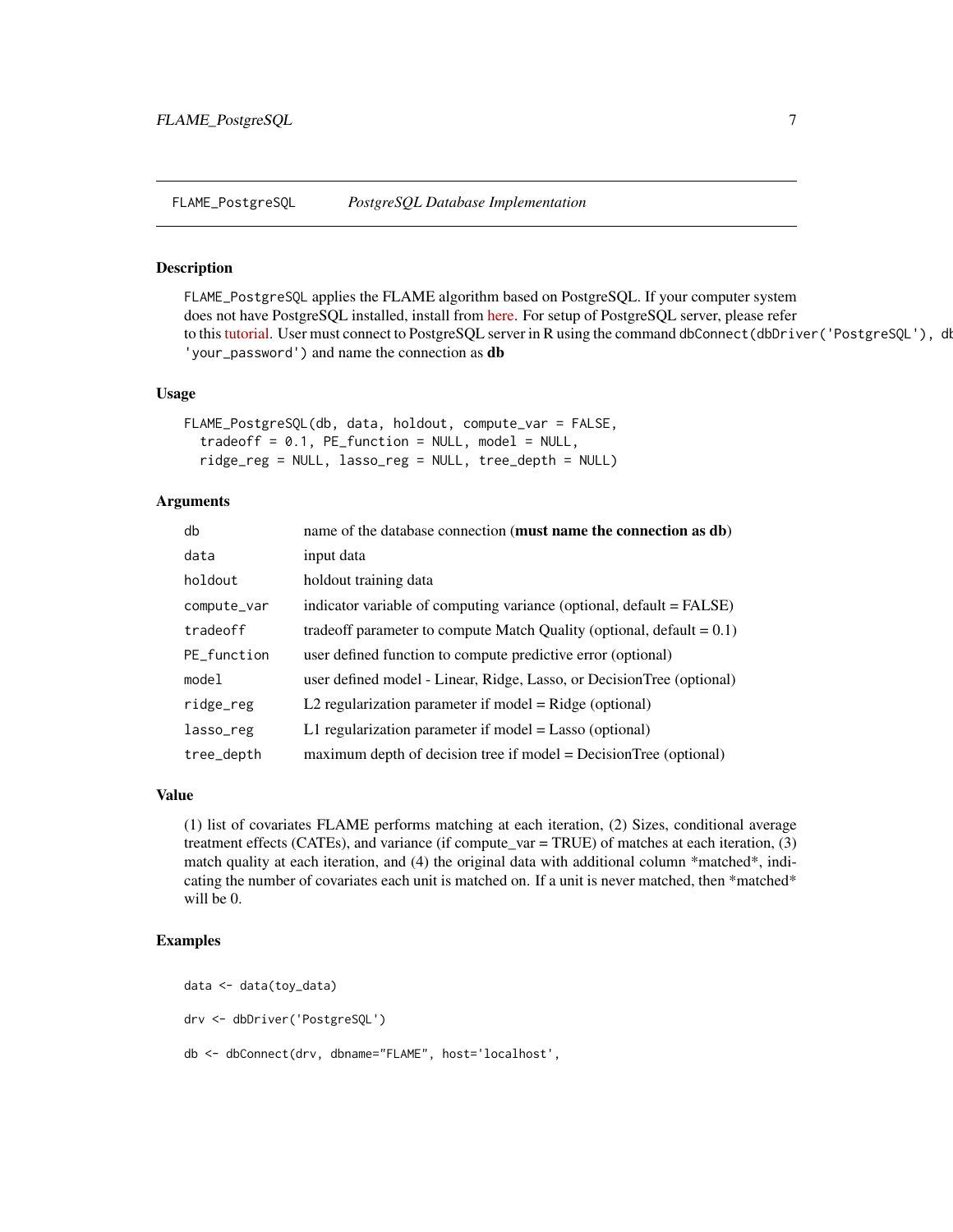```
port=5432, user="postgres", password = 'new_password')
FLAME_PostgreSQL(db = db, data = data, holdout = data)dbDisconnect(db)
```
<span id="page-7-1"></span>FLAME\_SQLite *SQLite Database Implementation*

#### Description

FLAME\_SQLite applies the FLAME algorithm based on SQLite. FLAME\_SQLite does not require external database installment. However, user should connect to a temporary database with command dbConnect(SQLite(),"tempdb\_name") and name the connection as db. The required arguments include (1) db, (2) data, and (3) holdout. The rest of the arguments are optional.

#### Usage

```
FLAME_SQLite(db, data, holdout, compute_var = FALSE, tradeoff = 0.1,
 PE_function = NULL, model = NULL, ridge_reg = NULL,
  lasso_reg = NULL, tree_depth = NULL)
```
#### Arguments

| db          | name of the connection to temporary database (must name the connection as<br>db) |
|-------------|----------------------------------------------------------------------------------|
| data        | input data                                                                       |
| holdout     | holdout training data                                                            |
| compute_var | indicator variable of computing variance (optional, default = FALSE)             |
| tradeoff    | tradeoff parameter to compute Match Quality (optional, default $= 0.1$ )         |
| PE_function | user defined function to compute predictive error (optional)                     |
| model       | user defined model - Linear, Ridge, Lasso, or DecisionTree (optional)            |
| ridge_reg   | L2 regularization parameter if model $=$ Ridge (optional)                        |
| lasso_reg   | L1 regularization parameter if model $=$ Lasso (optional)                        |
| tree_depth  | maximum depth of decision tree if model = DecisionTree (optional)                |

#### Value

(1) list of covariates FLAME performs matching at each iteration, (2) Sizes, conditional average treatment effects (CATEs), and variance (if compute\_var = TRUE) of matches at each iteration, (3) match quality at each iteration, and (4) the original data with additional column \*matched\*, indicating the number of covariates each unit is matched on. If a unit is never matched, then \*matched\* will be 0.

<span id="page-7-0"></span>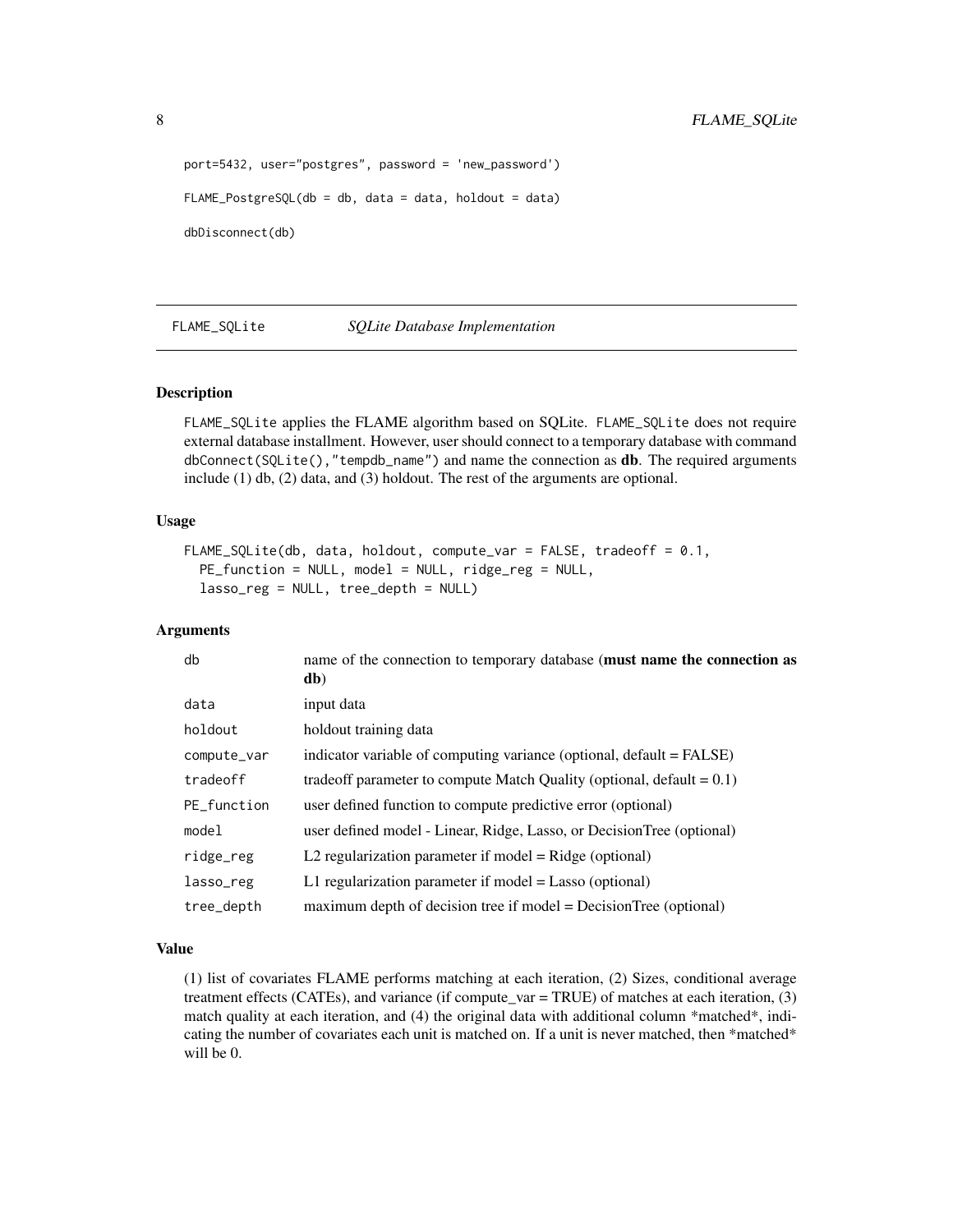#### <span id="page-8-0"></span>MATCH 99

#### Examples

```
data <- data(toy_data)
db <- dbConnect(SQLite(),"tempdb")
FLAME_SQLife(db = db, data = data, holdout = data)dbDisconnect(db)
```
#### MATCH *Get Matched Units Given Certain Covariate Combination*

#### Description

Get Matched Units Given Certain Covariate Combination

#### Usage

```
MATCH(FLAME_object, cov_name, cov_val)
```
#### Arguments

| FLAME_object | object returned by applying the FLAME algorithm (FLAME_bit or FLAME_PostgreSQL<br>or FLAME_SOLite) |
|--------------|----------------------------------------------------------------------------------------------------|
| cov_name     | a vector of covariate names                                                                        |
| cov_val      | a vector of covariate values, where the value position should match cov name<br>position           |

### Value

data frame with all matched units

```
data(toy_data)
result <- FLAME::FLAME_bit(data = toy_data, holdout = toy_data)
FLAME::MATCH(FLAME\_object = result, cov_name = c("X1", "X2"), cov_val = c("2", "2"))
```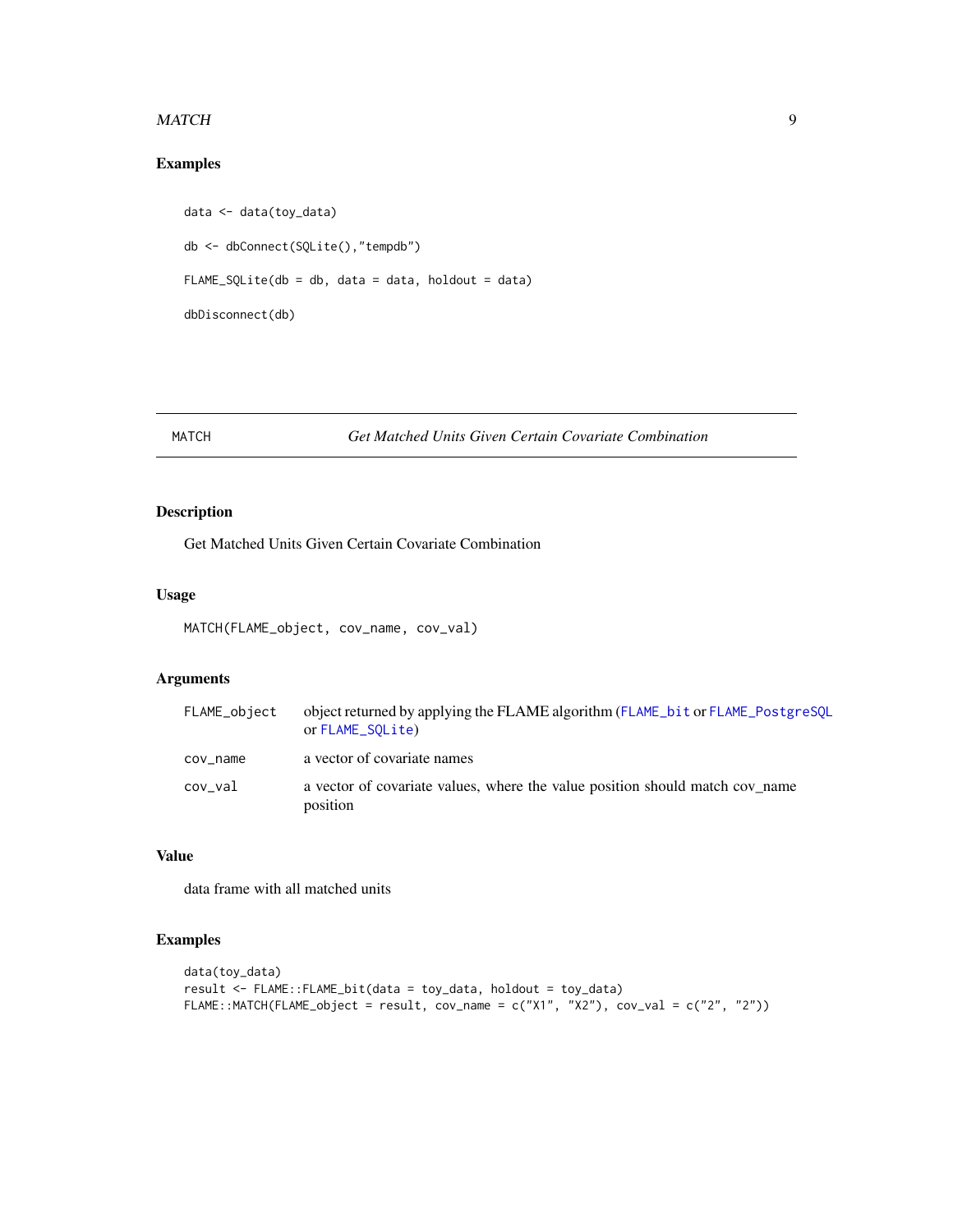<span id="page-9-0"></span>

#### Description

FLAME\_summary provides brief summary of FLAME implementation.

#### Usage

```
summary(FLAME_object)
```
#### Arguments

FLAME\_object object returned by applying the FLAME algorithm ([FLAME\\_bit](#page-5-1), [FLAME\\_PostgreSQL](#page-6-1), or [FLAME\\_SQLite](#page-7-1))

#### Value

(1) Number of units matched (2) Average treatment effect (ATE)

#### Examples

```
data(toy_data)
result <- FLAME::FLAME_bit(data = toy_data, holdout = toy_data)
FLAME::summary(result)
```
summary\_plot *visualize matching process*

#### Description

summary\_plot visualizes matching process, summarizing each covariate dropped, number of matched units, and average CATE at each iteration.

#### Usage

```
summary_plot(FLAME_object)
```
#### Arguments

FLAME\_object object returned by applying the FLAME algorithm ([FLAME\\_bit](#page-5-1), [FLAME\\_PostgreSQL](#page-6-1), or [FLAME\\_SQLite](#page-7-1))

#### Value

summary plot of the FLAME algorithm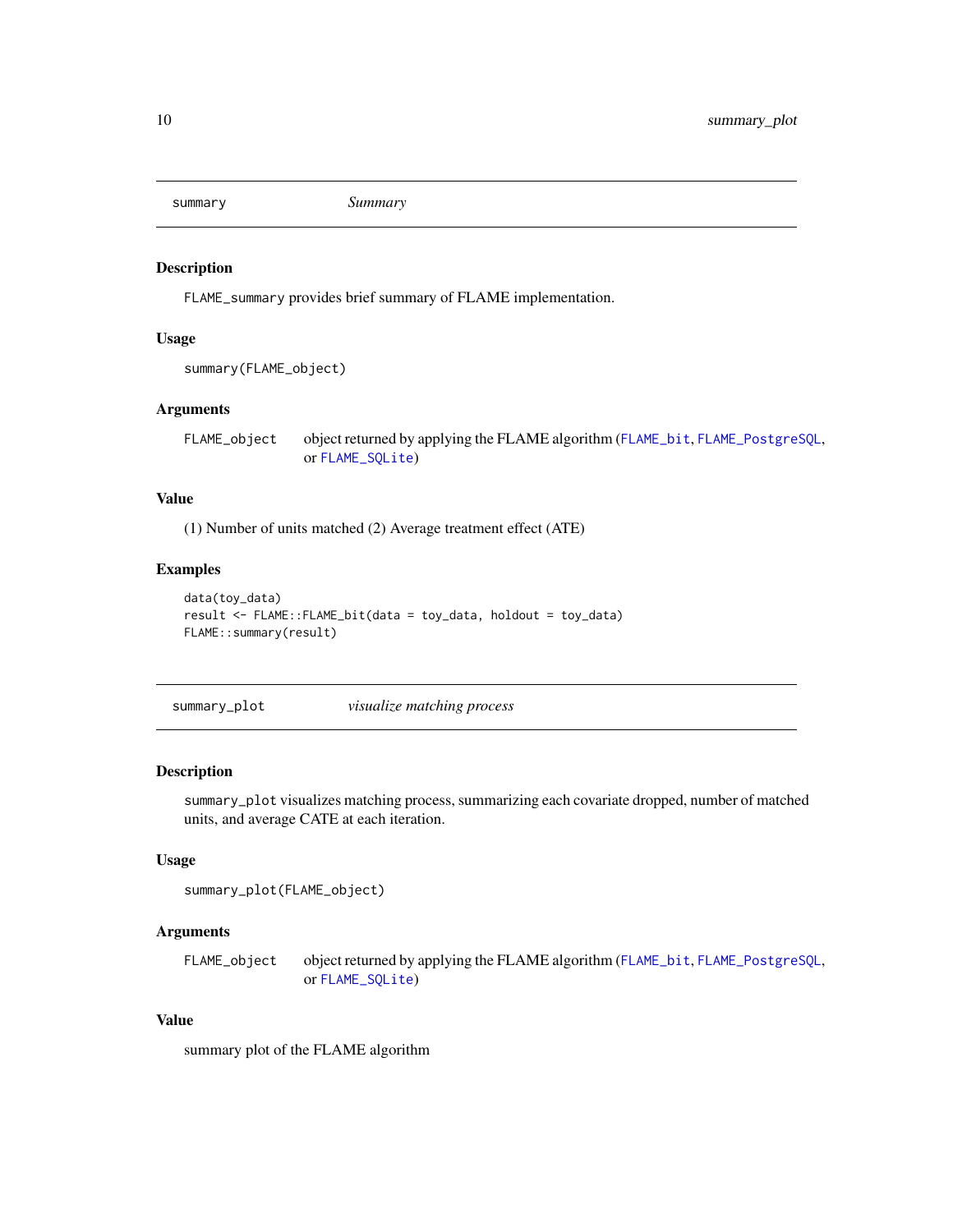#### <span id="page-10-0"></span>toy\_data 11

#### Examples

```
data(toy_data)
result <- FLAME::FLAME_bit(data = toy_data, holdout = toy_data)
FLAME::summary_plot(result)
```
toy\_data *Toy Data*

#### Description

This toy data has 100 observations/units with 20 categorical covariates.

#### Usage

toy\_data

#### Format

A data frame with 2190410 rows and 86 covariates:

- X1 9 levels
- X2 9 levels
- X3 9 levels
- X4 9 levels
- X5 8 levels
- X6 8 levels
- X7 8 levels
- X8 7 levels
- X9 5 levels
- X10 5 levels
- X11 4 levels
- X12 3 levels
- X13 3 levels
- X14 2 levels
- X15 2 levels
- X16 2 levels
- X17 2 levels
- X18 2 levels
- X19 2 levels
- X20 2 levels
- outcome Outcome Variable
- treated Treated =  $1$ , Control = 0